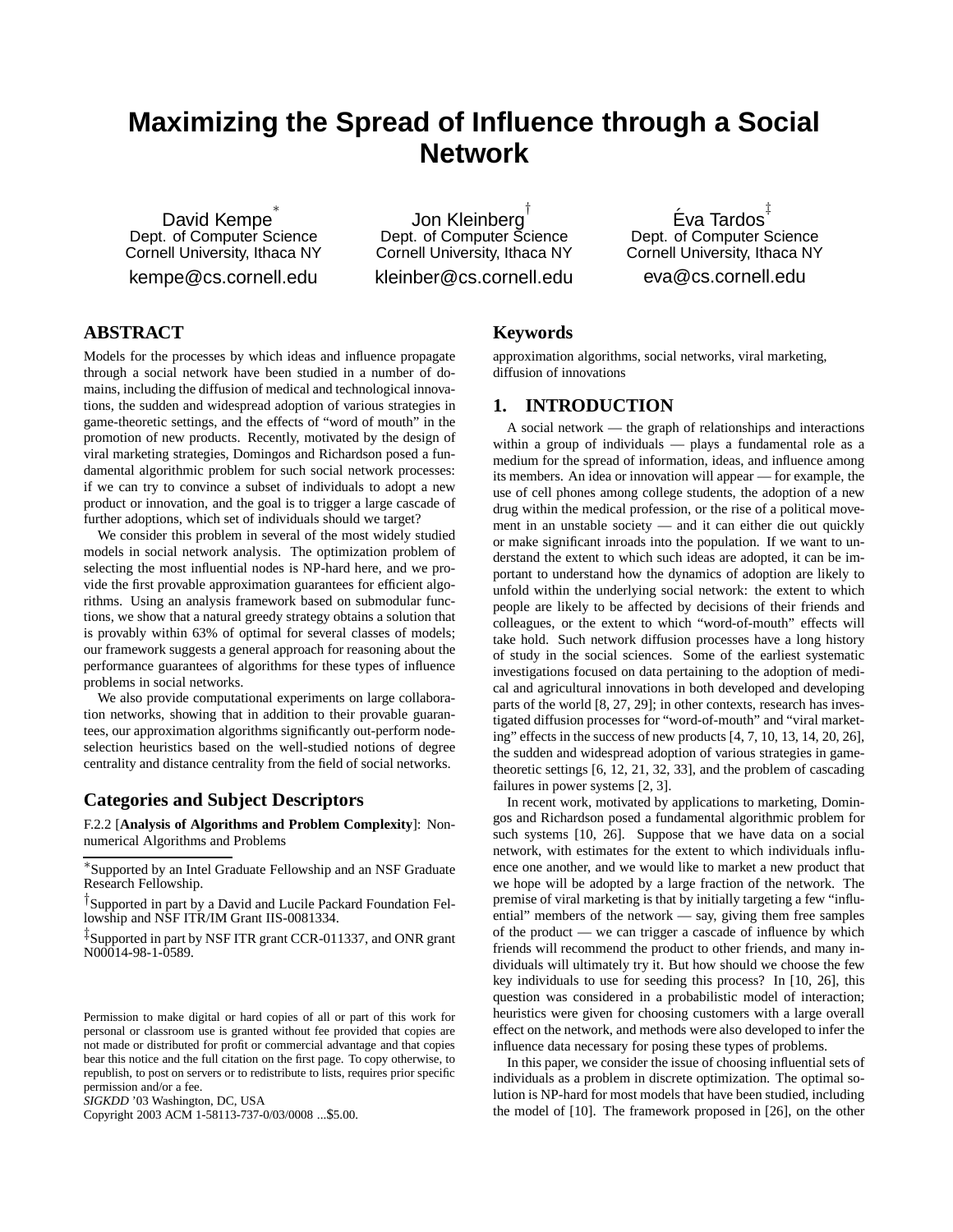hand, is based on a simple linear model where the solution to the optimization problem can be obtained by solving a system of linear equations. Here we focus on a collection of related, NP-hard models that have been extensively studied in the social networks community, and obtain the first provable approximation guarantees for efficient algorithms in a number of general cases. The generality of the models we consider lies between that of the polynomial-time solvable model of [26] and the very general model of [10], where the optimization problem cannot even be approximated to within a non-trivial factor.

We begin by departing somewhat from the Domingos-Richardson framework in the following sense: where their models are essentially *descriptive*, specifying a joint distribution over all nodes' behavior in a global sense, we focus on more *operational* models from mathematical sociology [15, 28] and interacting particle systems [11, 17] that explicitly represent the step-by-step dynamics of adoption. We show that approximation algorithms for maximizing the spread of influence in these models can be developed in a general framework based on *submodular functions* [9, 23]. We also provide computational experiments on large collaboration networks, showing that in addition to their provable guarantees, our algorithms significantly out-perform node-selection heuristics based on the well-studied notions of *degree centrality* and *distance centrality* [30] from the field of social network analysis.

**Two Basic Diffusion Models***.* In considering operational models for the spread of an idea or innovation through a social network G, represented by a directed graph, we will speak of each individual node as being either *active* (an adopter of the innovation) or *inactive*. We will focus on settings, guided by the motivation discussed above, in which each node's tendency to become active increases monotonically as more of its neighbors become active. Also, we will focus for now on the *progressive* case in which nodes can switch from being inactive to being active, but do not switch in the other direction; it turns out that this assumption can easily be lifted later. Thus, the process will look roughly as follows from the perspective of an initially inactive node  $v$ : as time unfolds, more and more of v's neighbors become active; at some point, this may cause  $v$  to become active, and  $v$ 's decision may in turn trigger further decisions by nodes to which  $v$  is connected.

Granovetter and Schelling were among the first to propose models that capture such a process; their approach was based on the use of node-specific *thresholds* [15, 28]. Many models of this flavor have since been investigated (see e.g. [5, 15, 18, 19, 21, 25, 28, 29, 31, 32, 33])but the following *Linear Threshold Model* lies at the core of most subsequent generalizations. In this model, a node  $v$  is influenced by each neighbor  $w$  according to a *weight*  $b_{v,w}$  such that  $\sum$  $b_{v,w} \leq 1$ . The dynamics of the process then proceed

 $\boldsymbol{w}$  neighbor of  $\boldsymbol{v}$ as follows. Each node v chooses a *threshold*  $\theta$ <sub>v</sub> uniformly at random from the interval  $[0, 1]$ ; this represents the weighted fraction of  $v$ 's neighbors that must become active in order for  $v$  to become active. Given a random choice of thresholds, and an initial set of active nodes  $A_0$  (with all other nodes inactive), the diffusion process unfolds deterministically in discrete *steps*: in step t, all nodes that were active in step  $t - 1$  remain active, and we activate any node  $v$  for which the total weight of its active neighbors is at least  $\theta_v$ :

$$
\sum_{w \text{ active neighbor of } v} b_{v,w} \geq \theta_v.
$$

Thus, the thresholds  $\theta_v$  intuitively represent the different latent tendencies of nodes to adopt the innovation when their neighbors do; the fact that these are randomly selected is intended to model our lack of knowledge of their values — we are in effect averaging over possible threshold values for all the nodes. (Another class of approaches hard-wires all thresholds at a known value like 1/2; see for example work by Berger [5], Morris [21], and Peleg [25].)

Based on work in interacting particle systems [11, 17] from probability theory, we can also consider dynamic *cascade* models for diffusion processes. The conceptually simplest model of this type is what one could call the *Independent Cascade Model*, investigated recently in the context of marketing by Goldenberg, Libai, and Muller [13, 14]. We again start with an initial set of active nodes  $A_0$ , and the process unfolds in discrete steps according to the following randomized rule. When node  $v$  first becomes active in step  $t$ , it is given a single chance to activate each currently inactive neighbor w; it succeeds with a probability  $p_{v,w}$  — a parameter of the system — independently of the history thus far. (If  $w$  has multiple newly activated neighbors, their attempts are sequenced in an arbitrary order.) If  $v$  succeeds, then  $w$  will become active in step  $t + 1$ ; but whether or not v succeeds, it cannot make any further attempts to activate  $w$  in subsequent rounds. Again, the process runs until no more activations are possible.

The Linear Threshold and Independent Cascade Models are two of the most basic and widely-studied diffusion models, but of course many extensions can be considered. We will turn to this issue later in the paper, proposing a general framework that simultaneously includes both of these models as special cases. For the sake of concreteness in the introduction, we will discuss our results in terms of these two models in particular.

**Approximation Algorithmsfor Influence Maximization***.* We are now in a position to formally express the Domingos-Richardson style of optimization problem — choosing a good initial set of nodes to target — in the context of the above models. Both the Linear Threshold and Independent Cascade Models (as well as the generalizations to follow) involve an initial set of active nodes  $A_0$ that start the diffusion process. We define the *influence* of a set of nodes A, denoted  $\sigma(A)$ , to be the expected number of active nodes at the end of the process, given that  $A$  is this initial active set A0. The *influence maximization problem* asks, for a parameter  $k$ , to find a  $k$ -node set of maximum influence. (When dealing with algorithms for this problem, we will say that the chosen set A of k initial active nodes has been *targeted* for activation by the algorithm.) For the models we consider, it is NP-hard to determine the optimum for influence maximization, as we will show later.

Our first main result is that the optimal solution for influence maximization can be efficiently approximated to within a factor of  $(1 - 1/e - \varepsilon)$ , in both the Linear Threshold and Independent Cascade models; here e is the base of the natural logarithm and  $\varepsilon$  is any positive real number. (Thus, this is a performance guarantee slightly better than 63%.) The algorithm that achieves this performance guarantee is a natural greedy hill-climbing strategy related to the approach considered in [10], and so the main content of this result is the analysis framework needed for obtaining a provable performance guarantee, and the fairly surprising fact that hill-climbing is always within a factor of at least 63% of optimal for this problem. We prove this result in Section 2 using techniques from the theory of submodular functions [9, 23], which we describe in detail below, and which turn out to provide a natural context for reasoning about both models and algorithms for influence maximization.

In fact, this analysis framework allows us to design and prove guarantees for approximation algorithms in much richer and more realistic models of the processes by which we market to nodes. The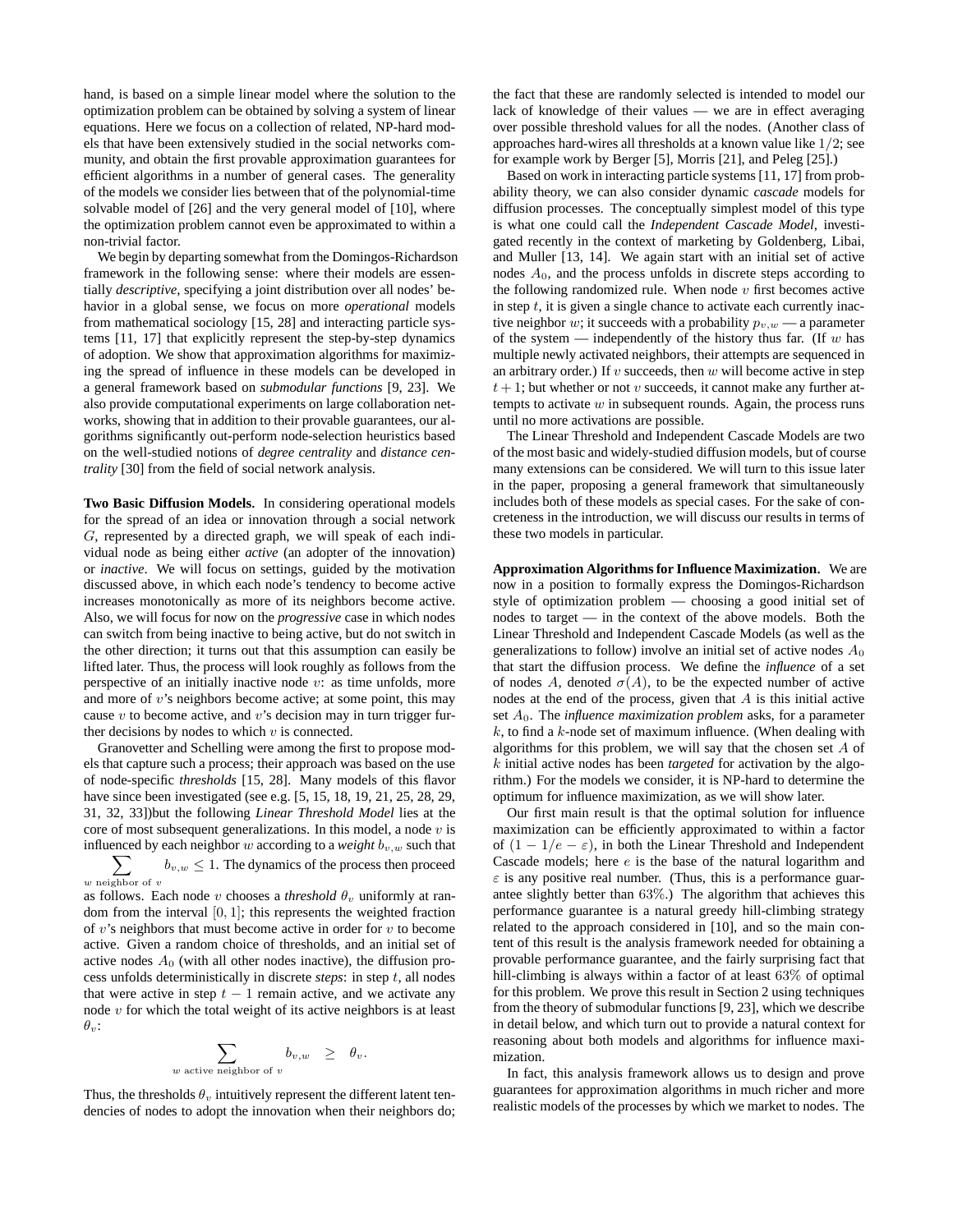deterministic activation of individual nodes is a highly simplified model; an issue also considered in [10, 26] is that we may in reality have a large number of different marketing actions available, each of which may influence nodes in different ways. The available budget can be divided arbitrarily between these actions. We show how to extend the analysis to this substantially more general framework. Our main result here is that a generalization of the hill-climbing algorithm still provides approximation guarantees arbitrarily close to  $(1-1/e)$ .

It is worth briefly considering the general issue of performance guarantees for algorithms in these settings. For both the Linear Threshold and the Independent Cascade models, the influence maximization problem is NP-complete, but it can be approximated well. In the linear model of Richardson and Domingos [26], on the other hand, both the propagation of influence *as well as* the effect of the initial targeting are linear. Initial marketing decisions here are thus limited in their effect on node activations; each node's probability of activation is obtained as a linear combination of the effect of targeting and the effect of the neighbors. In this fully linear model, the influence can be maximized by solving a system of linear equations. In contrast, we can show that general models like that of Domingos and Richardson [10], and even simple models that build in a fixed threshold (like  $1/2$ ) at all nodes  $[5, 21, 25]$ , lead to influence maximization problems that cannot be approximated to within any non-trivial factor, assuming  $P \neq NP$ . Our analysis of approximability thus suggests a way of tracing out a more delicate boundary of tractability through the set of possible models, by helping to distinguish among those for which simple heuristics provide strong performance guarantees and those for which they can be arbitrarily far from optimal. This in turn can suggest the development of both more powerful algorithms, and the design of accurate models that simultaneously allow for tractable optimization.

Following the approximation and NP-hardness results, we describe in Section 3 the results of computational experiments with both the Linear Threshold and Independent Cascade Models, showing that the hill-climbing algorithm significantly out-performs strategies based on targeting high-degree or "central" nodes [30]. In Section 4 we then develop a general model of diffusion processes in social networks that simultaneously generalizes the Linear Threshold and Independent Cascade Models, as well as a number of other natural cases, and we show how to obtain approximation guarantees for a large sub-class of these models. In Sections 5 and 6, we also consider extensions of our approximation algorithms to models with more realistic scenarios in mind: more complex marketing actions as discussed above, and *non-progressive* processes, in which active nodes may become inactive in subsequent steps.

# **2. APPROXIMATIONGUARANTEES IN THE INDEPENDENT CASCADE AND LINEAR THRESHOLD MODELS**

**The overall approach***.* We begin by describing our strategy for proving approximation guarantees. Consider an arbitrary function  $f(\cdot)$  that maps subsets of a finite ground set U to non-negative real numbers.<sup>1</sup> We say that f is *submodular* if it satisfies a natural "diminishing returns" property: the marginal gain from adding an element to a set  $S$  is at least as high as the marginal gain from adding

the same element to a superset of  $S$ . Formally, a submodular function satisfies

$$
f(S \cup \{v\}) - f(S) \geq f(T \cup \{v\}) - f(T),
$$

for all elements v and all pairs of sets  $S \subseteq T$ .

Submodular functions have a number of very nice tractability properties; the one that is relevant to us here is the following. Suppose we have a function  $f$  that is submodular, takes only nonnegative values, and is *monotone* in the sense that adding an element to a set cannot cause f to decrease:  $f(S \cup \{v\}) \ge f(S)$ for all elements  $v$  and sets  $S$ . We wish to find a  $k$ -element set  $S$ for which  $f(S)$  is maximized. This is an NP-hard optimization problem (it can be shown to contain the Hitting Set problem as a simple special case), but a result of Nemhauser, Wolsey, and Fisher [9, 23] shows that the following greedy hill-climbing algorithm approximates the optimum to within a factor of  $(1 - 1/e)$  (where e is the base of the natural logarithm): start with the empty set, and repeatedly add an element that gives the maximum marginal gain.

THEOREM 2.1. *[9, 23] For a non-negative, monotone submodular function* f*, let* S *be a set of size* k *obtained by selecting elements one at a time, each time choosing an element that provides the largest marginal increase in the function value. Let* S ∗ *be a set that maximizes the value of* f *over all* k*-element sets. Then*  $f(S) \geq (1 - 1/e) \cdot f(S^*)$ ; *in other words, S provides a*  $(1 - 1/e)$ *approximation.*

Due to its generality, this result has found applications in a number of areas of discrete optimization (see e.g. [22]); the only direct use of it that we are aware of in the databases and data mining literature is in a context very different from ours, for the problem of selecting database views to materialize [16].

Our strategy will be to show that for the models we are considering, the resulting influence function  $\sigma(\cdot)$  is submodular. A subtle difficulty lies in the fact that the result of Nemhauser et al. assumes that the greedy algorithm can evaluate the underlying function exactly, which may not be the case for the influence function  $\sigma(A)$ . However, by simulating the diffusion process and sampling the resulting active sets, we are able to obtain arbitrarily close approximations to  $\sigma(A)$ , with high probability. Furthermore, one can extend the result of Nemhauser et al. to show that for any  $\varepsilon > 0$ , there is a  $\gamma > 0$  such that by using  $(1 + \gamma)$ -approximate values for the function to be optimized, we obtain a  $(1-1/e-\varepsilon)$ -approximation.

As mentioned in the introduction, we can extend this analysis to a general model with more complex *marketing actions* that can have a probabilistic effect on the initial activation of nodes. We show in Section 6 how, with a more careful hill-climbing algorithm and a generalization of Theorem 2.1, we can obtain comparable approximation guarantees in this setting.

A further extension is to assume that each node  $v$  has an associated non-negative *weight*  $w<sub>v</sub>$ , capturing how important it is that  $v$  be activated in the final outcome. (For instance, if we are marketing textbooks to college teachers, then the weight could be the number of students in the teacher's class, resulting in a larger or smaller number of sales.) If we let  $B$  denote the (random) set activated by the process with initial activation  $A$ , then we can define the weighted influence function  $\sigma_w(A)$  to be the expected value over outcomes B of the quantity  $\sum_{v \in B} w_v$ . The influence function studied above is the special case obtained by setting  $w_y = 1$ for all nodes  $v$ . The objective function with weights is submodular whenever the unweighted version is, so we can still use the greedy algorithm for obtaining a  $(1-1/e-\varepsilon)$ -approximation. Note, however, that a sampling algorithm to approximately choose the next element may need time that depends on the sizes of the weights.

<sup>&</sup>lt;sup>1</sup>Note that the influence function  $\sigma(\cdot)$  defined above has this form; it maps each subset A of the nodes of the social network to a real number denoting the expected size of the activated set if  $A$  is targeted for initial activation.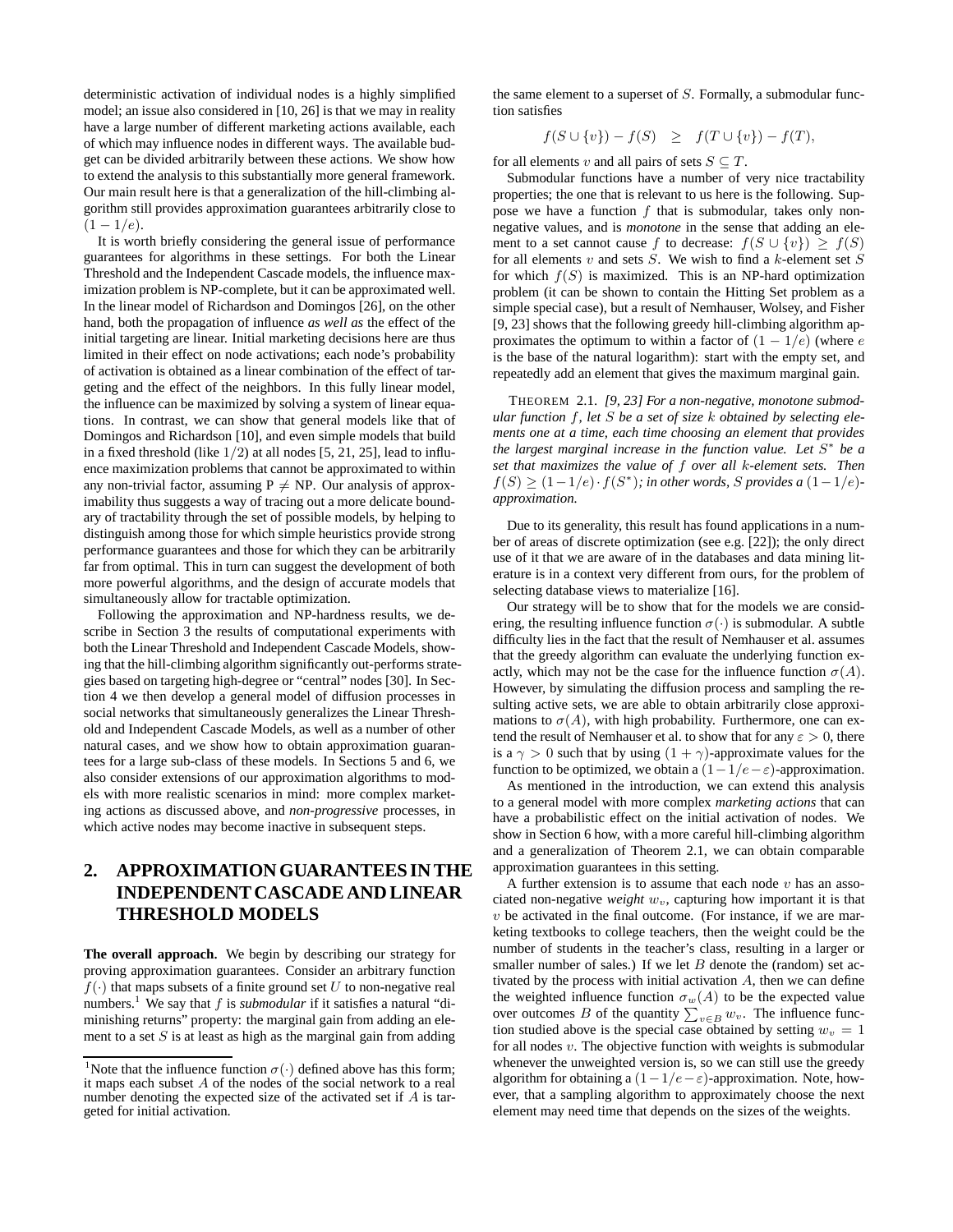## **Independent Cascade**

In view of the above discussion, an approximation guarantee for influence maximization in the Independent Cascade Model will be a consequence of the following

THEOREM 2.2. *For an arbitrary instance of the Independent Cascade Model, the resulting influence function*  $\sigma(\cdot)$  *is submodular.*

In order to establish this result, we need to look, implicitly or explicitly, at the expression  $\sigma(A \cup \{v\}) - \sigma(A)$ , for arbitrary sets A and elements v. In other words, what increase do we get in the expected number of overall activations when we add  $v$  to the set A? This increase is very difficult to analyze directly, because it is hard to work with quantities of the form  $\sigma(A)$ . For example, the Independent Cascade process is underspecified, since we have not prescribed the order in which newly activated nodes in a given step  $t$  will attempt to activate their neighbors. Thus, it is not initially obvious that the process is even well-defined, in the sense that it yields the same distribution over outcomes regardless of how we schedule the attempted activations.

Our proof deals with these difficulties by formulating an equivalent view of the process, which makes it easier to see that there is an order-independent outcome, and which provides an alternate way to reason about the submodularity property.

Consider a point in the cascade process when node  $v$  has just become active, and it attempts to activate its neighbor  $w$ , succeeding with probability  $p_{v,w}$ . We can view the outcome of this random event as being determined by flipping a coin of bias  $p_{v,w}$ . From the point of view of the process, it clearly does not matter whether the coin was flipped at the moment that  $v$  became active, or whether it was flipped at the very beginning of the whole process and is only being revealed now. Continuing this reasoning, we can in fact assume that for *each* pair of neighbors  $(v, w)$  in the graph, a coin of bias  $p_{v,w}$  is flipped at the very beginning of the process (independently of the coins for all other pairs of neighbors), and the result is stored so that it can be later checked *in the event* that v is activated while  $w$  is still inactive.

With all the coins flipped in advance, the process can be viewed as follows. The edges in  $G$  for which the coin flip indicated an activation will be successful are declared to be *live*; the remaining edges are declared to be *blocked*. If we fix the outcomes of the coin flips and then initially activate a set  $A$ , it is clear how to determine the full set of active nodes at the end of the cascade process:

CLAIM 2.3. *A node* x *ends up active if and only if there is a path from some node in* A *to* x *consisting entirely of live edges. (We will call such a path a* live-edge path*.)*

Consider the probability space in which each sample point specifies one possible set of outcomes for all the coin flips on the edges. Let X denote one sample point in this space, and define  $\sigma_X(A)$  to be the total number of nodes activated by the process when  $A$  is the set initially targeted, and  $X$  is the set of outcomes of all coin flips on edges. Because we have fixed a choice for  $X, \sigma_X(A)$  is in fact a deterministic quantity, and there is a natural way to express its value, as follows. Let  $R(v, X)$  denote the set of all nodes that can be reached from  $v$  on a path consisting entirely of live edges. By Claim 2.3,  $\sigma_X(A)$  is the number of nodes that can be reached on live-edge paths from *any* node in A, and so it is equal to the cardinality of the union  $\cup_{v \in A} R(v, X)$ .

**Proof of Theorem 2.2.** First, we claim that for each fixed outcome X, the function  $\sigma_X(\cdot)$  is submodular. To see this, let S and T be two sets of nodes such that  $S \subseteq T$ , and consider the quantity  $\sigma_X(S \cup \{v\}) - \sigma_X(S)$ . This is the number of elements in  $R(v, X)$ that are not already in the union  $\bigcup_{u \in S} R(u, X)$ ; it is at least as large as the number of elements in  $R(v, X)$  that are not in the (bigger) union  $\bigcup_{u \in T} R(u, X)$ . It follows that  $\sigma_X(S \cup \{v\}) - \sigma_X(S)$  $\sigma_X(T \cup \{v\}) - \sigma_X(T)$ , which is the defining inequality for submodularity. Finally, we have

$$
\sigma(A) = \sum_{\text{outcomes } X} \mathrm{Prob}[X] \cdot \sigma_X(A),
$$

since the expected number of nodes activated is just the weighted average over all outcomes. But a non-negative linear combination of submodular functions is also submodular, and hence  $\sigma(\cdot)$  is submodular, which concludes the proof.

Next we show the hardness of influence maximization.

THEOREM 2.4. *The influence maximization problem is NP-hard for the Independent Cascade model.*

**Proof.** Consider an instance of the NP-complete *Set Cover* problem, defined by a collection of subsets  $S_1, S_2, \ldots, S_m$  of a ground set  $U = \{u_1, u_2, \dots, u_n\}$ ; we wish to know whether there exist  $k$  of the subsets whose union is equal to  $U$ . (We can assume that  $k < n < m$ .) We show that this can be viewed as a special case of the influence maximization problem.

Given an arbitrary instance of the Set Cover problem, we define a corresponding directed bipartite graph with  $n + m$  nodes: there is a node i corresponding to each set  $S_i$ , a node j corresponding to each element  $u_j$ , and a directed edge  $(i, j)$  with activation probability  $p_{i,j} = 1$  whenever  $u_j \in S_i$ . The Set Cover problem is equivalent to deciding if there is a set  $A$  of  $k$  nodes in this graph with  $\sigma(A) \geq n + k$ . Note that for the instance we have defined, activation is a deterministic process, as all probabilities are 0 or 1. Initially activating the  $k$  nodes corresponding to sets in a Set Cover solution results in activating all  $n$  nodes corresponding to the ground set U, and if any set A of k nodes has  $\sigma(A) \geq n + k$ , then the Set Cover problem must be solvable.

#### **Linear Thresholds**

We now prove an analogous result for the Linear Threshold Model.

THEOREM 2.5. *For an arbitrary instance of the Linear Threshold Model, the resulting influence function*  $\sigma(\cdot)$  *is submodular.* 

**Proof.** The analysis is a bit more intricate than in the proof of Theorem 2.2, but the overall argument has a similar structure. In the proof of Theorem 2.2, we constructed an equivalent process by initially resolving the outcomes of some random choices, considering each outcome in isolation, and then averaging over all outcomes. For the Linear Threshold Model, the simplest analogue would be to consider the behavior of the process *after* all node thresholds have been chosen. Unfortunately, for a fixed choice of thresholds, the number of activated nodes is not in general a submodular function of the targeted set; this fact necessitates a more subtle analysis.

Recall that each node v has an influence weight  $b_{v,w} \geq 0$  from each of its neighbors  $w$ , subject to the constraint that  $\sum_w b_{v,w} \leq 1.$ (We can extend the notation by writing  $b_{v,w} = 0$  when w is not a neighbor of  $v$ .) Suppose that  $v$  picks at most one of its incoming edges at random, selecting the edge from w with probability  $b_{v,w}$ and selecting no edge with probability  $1 - \sum_{w} b_{v,w}$ . The selected edge is declared to be "live," and all other edges are declared to be "blocked." (Note the contrast with the proof of Theorem 2.2: there, we determined whether an edge was live independently of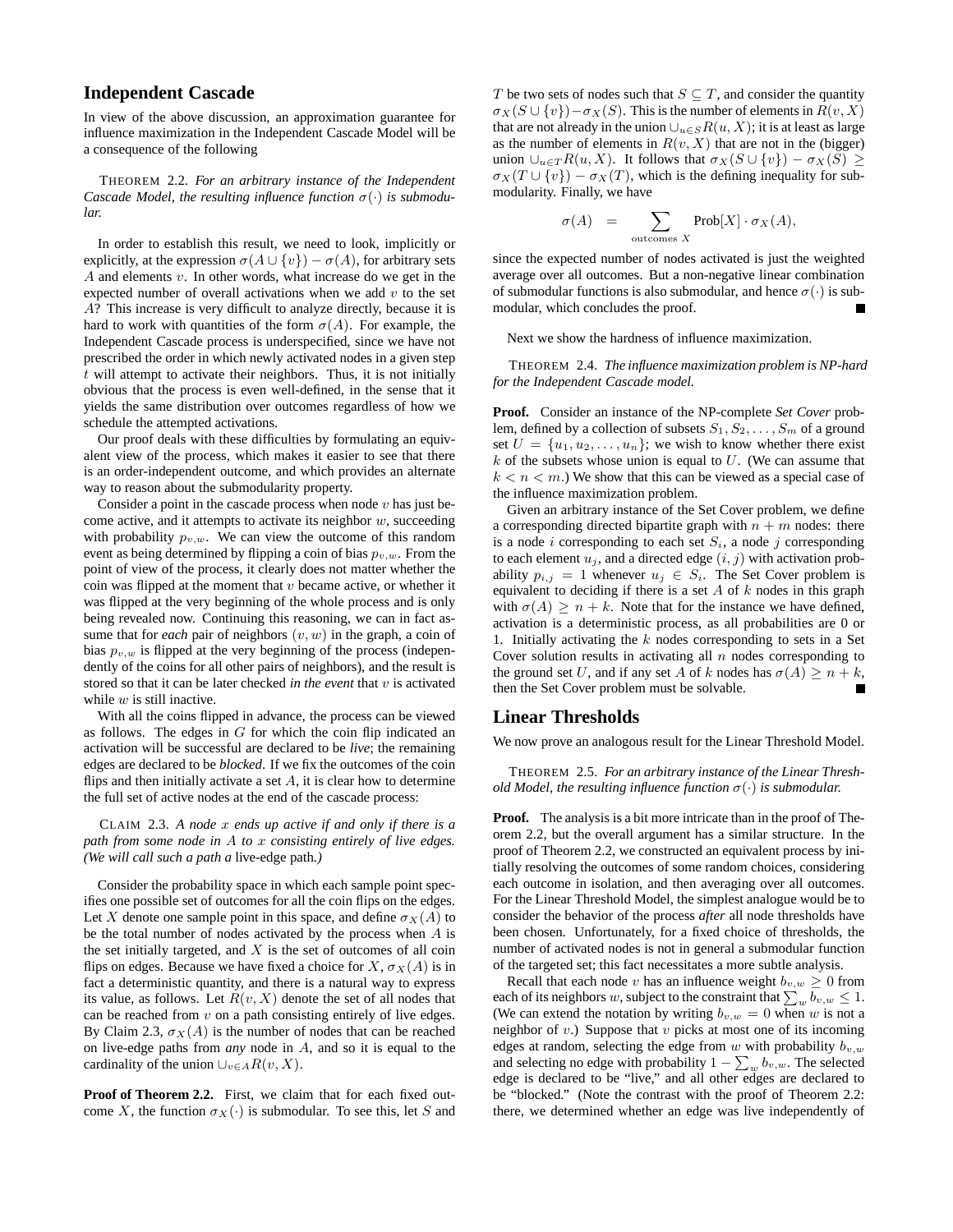the decision for each other edge; here, we negatively correlate the decisions so that at most one live edge enters each node.)

The crux of the proof lies in establishing Claim 2.6 below, which asserts that the Linear Threshold model is equivalent to reachability via live-edge paths as defined above. Once that equivalence is established, submodularity follows exactly as in the proof of Theorem 2.2. We can define  $R(v, X)$  as before to be the set of all nodes reachable from  $v$  on live-edge paths, subject to a choice  $X$ of live/blocked designations for all edges; it follows that  $\sigma_X(A)$  is the cardinality of the union  $\bigcup_{v \in A} R(v, X)$ , and hence a submodular function of A; finally, the function  $\sigma(\cdot)$  is a non-negative linear combination of the functions  $\sigma_X(\cdot)$  and hence also submodular.

CLAIM 2.6. *For a given targeted set* A*, the following two distributions over sets of nodes are the same:*

- *(i) The distribution over active sets obtained by running the Linear Threshold process to completion starting from* A*; and*
- *(ii) The distribution over sets reachable from* A *via live-edge paths, under the random selection of live edges defined above.*

**Proof.** We need to prove that reachability under our random choice of live and blocked edges defines a process equivalent to that of the Linear Threshold Model. To obtain intuition about this equivalence, it is useful to first analyze the special case in which the underlying graph  $G$  is directed and acyclic. In this case, we can fix a topological ordering of the nodes  $v_1, v_2, \ldots, v_n$  (so that all edges go from earlier nodes to later nodes in the order), and build up the distribution of active sets by following this order. For each node  $v_i$ , suppose we already have determined the distribution over active subsets of its neighbors. Then under the Linear Threshold process, the probability that  $v_i$  will become active, given that a subset  $S_i$ of its neighbors is active, is  $\sum_{w \in S_i} b_{v_i,w}$ . This is precisely the probability that the live incoming edge selected by  $v_i$  lies in  $S_i$ , and so inductively we see that the two processes define the same distribution over active sets.

To prove the claim generally, consider a graph  $G$  that is not acyclic. It becomes trickier to show the equivalence, because there is no natural ordering of the nodes over which to perform induction. Instead, we argue by induction over the iterations of the Linear Threshold process. We define  $A_t$  to be the set of active nodes at the end of iteration t, for  $t = 0, 1, 2, \ldots$  (note that  $A_0$  is the set initially targeted). If node  $v$  has not become active by the end of iteration  $t$ , then the probability that it becomes active in iteration  $t + 1$  is equal to the chance that the influence weights in  $A_t \setminus A_{t-1}$ push it over its threshold, *given* that its threshold was not exceeded  $\sum_{u\in A_t\setminus A_{t-1}} b_{v,u}$ .

already; this probability is 
$$
\frac{\sum_{u \in A_t \setminus A_{t-1}} \dots}{1 - \sum_{u \in A_{t-1}} b_{v,u}}
$$

On the other hand, we can run the live-edge process by revealing the identities of the live edges gradually as follows. We start with the targeted set  $A$ . For each node  $v$  with at least one edge from the set  $A$ , we determine whether  $v$ 's live edge comes from  $A$ . If so, then  $v$  is reachable; but if not, we keep the source of  $v$ 's live edge unknown, subject to the condition that it comes from outside A. Having now exposed a new set of reachable nodes  $A'_1$  in the first stage, we proceed to identify further reachable nodes by performing the same process on edges from  $A'_1$ , and in this way produce sets  $A'_2, A'_3, \ldots$  If node v has not been determined to be reachable by the end of stage  $t$ , then the probability that it is determined to be reachable in stage  $t + 1$  is equal to the chance that its live edge comes from  $A_t \setminus A_{t-1}$ , given that its live edge has not come from any of the earlier sets. But this is  $\sum_{u\in A_t\setminus A_{t-1}} b_{v,u}$  $\frac{1 - \sum_{u \in A_{t-1}} b_{v,u}}{1 - \sum_{u \in A_{t-1}} b_{v,u}},$  which is the

same as in the Linear Threshold process of the previous paragraph. Thus, by induction over these stages, we see that the live-edge process produces the same distribution over active sets as the Linear Threshold process.

Influence maximization is hard in this model as well.

THEOREM 2.7. *The influence maximization problem is NP-hard for the Linear Threshold model.*

**Proof.** Consider an instance of the NP-complete *Vertex Cover* problem defined by an undirected *n*-node graph  $G = (V, E)$  and an integer k; we want to know if there is a set  $S$  of  $k$  nodes in  $G$  so that every edge has at least one endpoint in S. We show that this can be viewed as a special case of the influence maximization problem.

Given an instance of the *Vertex Cover* problem involving a graph G, we define a corresponding instance of the influence maximization problem by directing all edges of  $G$  in both directions. If there is a vertex cover  $S$  of size  $k$  in  $G$ , then one can deterministically make  $\sigma(A) = n$  by targeting the nodes in the set  $A = S$ ; conversely, this is the only way to get a set A with  $\sigma(A) = n$ .

In the proofs of both the approximation theorems in this section, we established submodularity by considering an equivalent process in which each node "hard-wired" certain of its incident edges as transmitting influence from neighbors. This turns out to be a proof technique that can be formulated in general terms, and directly applied to give approximability results for other models as well. We discuss this further in the context of the general framework presented in Section 4.

## **3. EXPERIMENTS**

In addition to obtaining worst-case guarantees on the performance of our approximation algorithm, we are interested in understanding its behavior in practice, and comparing its performance to other heuristics for identifying influential individuals. We find that our greedy algorithm achieves significant performance gains over several widely-used structural measures of influence in social networks [30].

**The Network Data***.* For evaluation, it is desirable to use a network dataset that exhibits many of the structural features of large-scale social networks. At the same time, we do not address the issue of inferring actual influence parameters from network observations (see e.g. [10, 26]). Thus, for our testbed, we employ a collaboration graph obtained from co-authorships in physics publications, with simple settings of the influence parameters. It has been argued extensively that co-authorship networks capture many of the key features of social networks more generally [24]. The co-authorship data was compiled from the complete list of papers in the highenergy physics theory section of the e-print arXiv (www.arxiv.org).<sup>2</sup>

The collaboration graph contains a node for each researcher who has at least one paper with co-author(s) in the arXiv database. For each paper with two or more authors, we inserted an edge for each pair of authors (single-author papers were ignored). Notice that this results in parallel edges when two researchers have co-authored multiple papers — we kept these parallel edges as they can be interpreted to indicate stronger social ties between the researchers involved. The resulting graph has 10748 nodes, and edges between about 53000 pairs of nodes.

<sup>&</sup>lt;sup>2</sup>We also ran experiments on the co-authorship graphs induced by theoretical computer science papers. We do not report on the results here, as they are very similar to the ones for high-energy physics.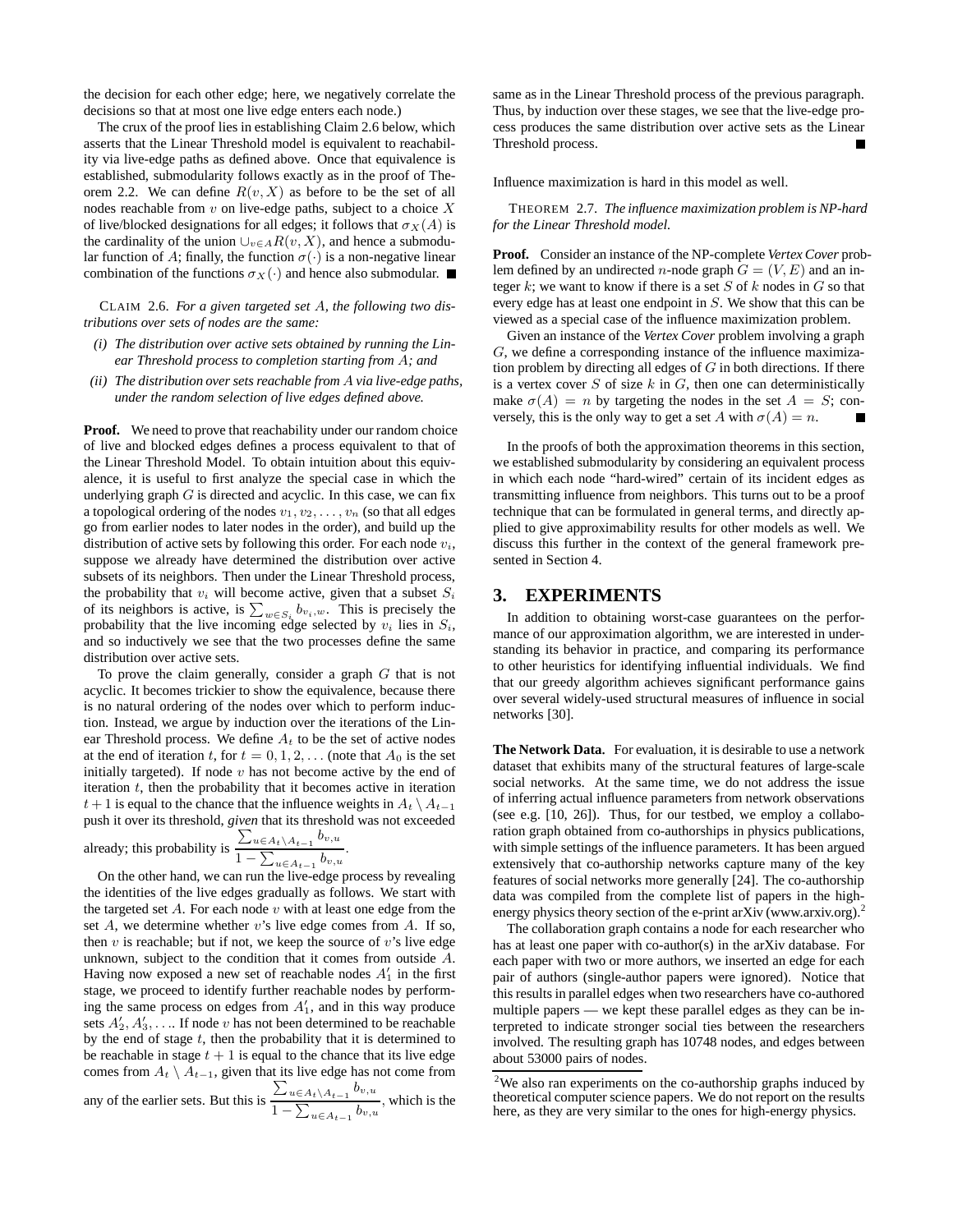While processing the data, we corrected many common types of mistakes automatically or manually. In order to deal with aliasing problems at least partially, we abbreviated first names, and unified spellings for foreign characters. We believe that the resulting graph is a good approximation to the actual collaboration graph (the sheer volume of data prohibits a complete manual cleaning pass).

**The Influence Models***.* We compared the algorithms in three different models of influence. In the linear threshold model, we treated the multiplicity of edges as weights. If nodes  $u, v$  have  $c_{u, v}$  parallel edges between them, and degrees  $d_u$  and  $d_v$ , then the edge  $(u, v)$ has weight  $\frac{c_{u,v}}{d_v}$ , and the edge  $(v, u)$  has weight  $\frac{c_{u,v}}{d_u}$ .

In the independent cascade model, we assigned a uniform probability of p to each edge of the graph, choosing p to be  $1\%$  and  $10\%$ in separate trials. If nodes  $u$  and  $v$  have  $c_{u,v}$  parallel edges, then we assume that for each of those  $c_{u,v}$  edges, u has a chance of p to activate v, i.e. u has a total probability of  $1 - (1 - p)^{c_{u,v}}$  of activating v once it becomes active.

The independent cascade model with uniform probabilities  $p$  on the edges has the property that high-degree nodes not only have a chance to influence many other nodes, but also to be influenced by them. Whether or not this is a desirable interpretation of the influence data is an application-specific issue. Motivated by this, we chose to also consider an alternative interpretation, where edges into high-degree nodes are assigned smaller probabilities. We study a special case of the Independent Cascade Model that we term "weighted cascade", in which each edge from node  $u$  to  $v$  is assigned probability  $1/d_v$  of activating v. The weighted cascade model resembles the linear threshold model in that the expected number of neighbors who would succeed in activating a node  $v$  is 1 in both models.

**The algorithms and implementation***.* We compare our greedy algorithm with heuristics based on nodes' degrees and centrality within the network, as well as the crude baseline of choosing random nodes to target. The degree and centrality-based heuristics are commonly used in the sociology literature as estimates of a node's influence [30].

The high-degree heuristic chooses nodes  $v$  in order of decreasing degrees  $d_v$ . Considering high-degree nodes as influential has long been a standard approach for social and other networks [30, 1], and is known in the sociology literature as "degree centrality".

"Distance centrality" is another commonly used influence measure in sociology, building on the assumption that a node with short paths to other nodes in a network will have a higher chance of influencing them. Hence, we select nodes in order of increasing average distance to other nodes in the network. As the arXiv collaboration graph is not connected, we assigned a distance of  $n$  — the number of nodes in the graph — for any pair of unconnected nodes. This value is significantly larger than any actual distance, and thus can be considered to play the role of an infinite distance. In particular, nodes in the largest connected component will have smallest average distance.

Finally, we consider, as a baseline, the result of choosing nodes uniformly at random. Notice that because the optimization problem is NP-hard, and the collaboration graph is prohibitively large, we cannot compute the optimum value to verify the *actual* quality of approximations.

Both in choosing the nodes to target with the greedy algorithm, and in evaluating the performance of the algorithms, we need to compute the value  $\sigma(A)$ . It is an open question to compute this quantity exactly by an efficient method, but very good estimates can be obtained by simulating the random process. More specifically, we simulate the process 10000 times for each targeted set, re-choosing thresholds or edge outcomes pseudo-randomly from  $[0, 1]$  every time. Previous runs indicate that the quality of approximation after 10000 iterations is comparable to that after 300000 or more iterations.

**The results***.* Figure 1 shows the performance of the algorithms in the linear threshold model. The greedy algorithm outperforms the high-degree node heuristic by about 18%, and the central node heuristic by over 40%. (As expected, choosing random nodes is not a good idea.) This shows that significantly better marketing results can be obtained by explicitly considering the dynamics of information in a network, rather than relying solely on structural properties of the graph.



**Figure 1: Results for the linear threshold model**

When investigating the reason why the high-degree and centrality heuristics do not perform as well, one sees that they ignore such network effects. In particular, neither of the heuristics incorporates the fact that many of the most central (or highest-degree) nodes may be clustered, so that targeting all of them is unnecessary. In fact, the uneven nature of these curves suggests that the network influence of many nodes is not accurately reflected by their degree or centrality.

Figure 2 shows the results for the weighted cascade model. Notice the striking similarity to the linear threshold model. The scale is slightly different (all values are about 25% smaller), but the behavior is qualitatively the same, even with respect to the exact nodes whose network influence is not reflected accurately by their degree or centrality. The reason is that in expectation, each node is influenced by the same number of other nodes in both models (see Section 2), and the degrees are relatively concentrated around their expectation of 1.

The graph for the independent cascade model with probability 1%, given in Figure 3, seems very similar to the previous two at first glance. Notice, however, the very different scale: on average, each targeted node only activates three additional nodes. Hence, the network effects in the independent cascade model with very small probabilities are much weaker than in the other models. Several nodes have degrees well exceeding 100, so the probabilities on their incoming edges are even smaller than  $1\%$  in the weighted cascade model. This suggests that the network effects observed for the linear threshold and weighted cascade models rely heavily on low-degree nodes as multipliers, even though targeting high-degree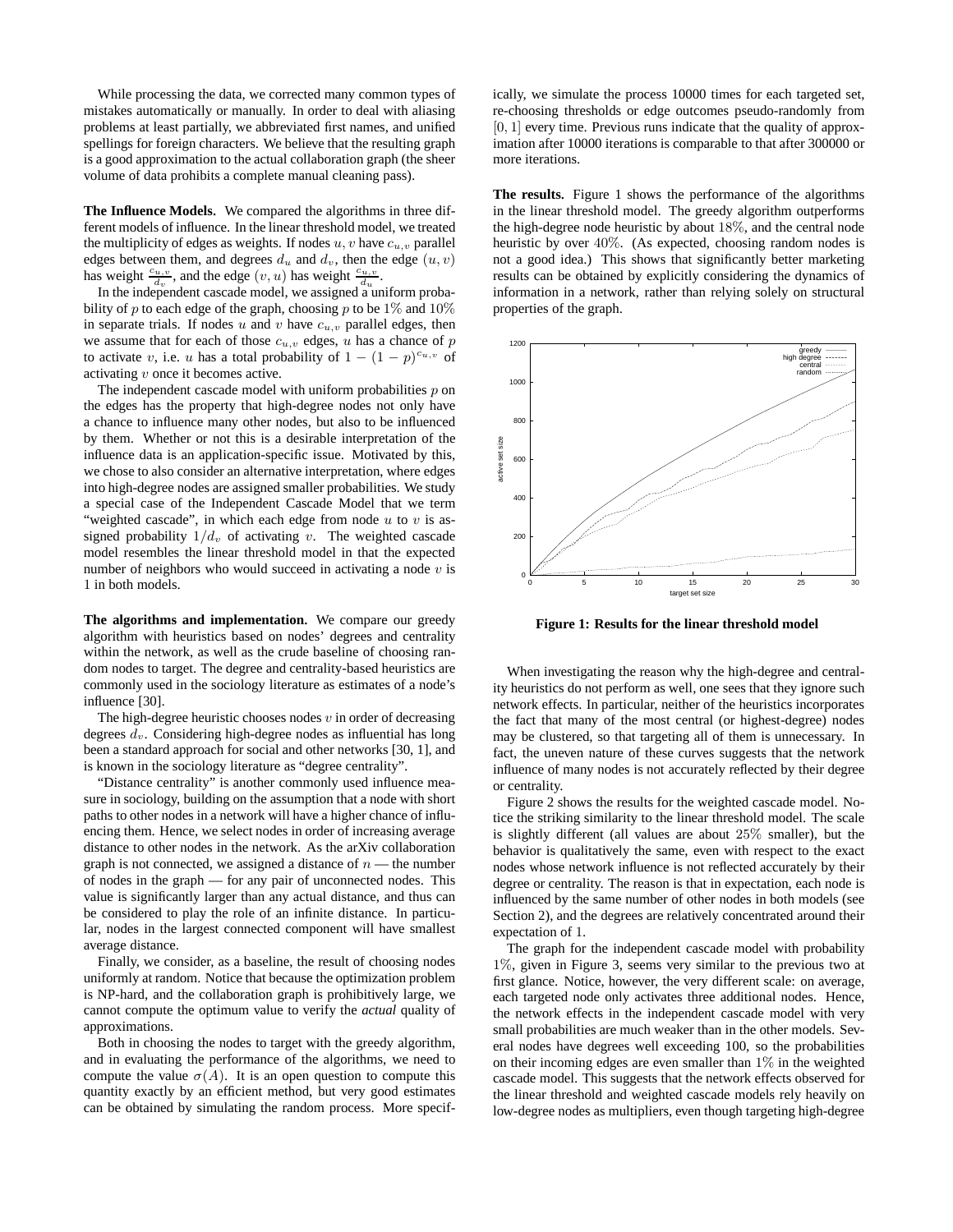

**Figure 2: Results for the weighted cascade model**

nodes is a reasonable heuristic. Also notice that in the independent cascade model, the heuristic of choosing random nodes performs significantly better than in the previous two models.



**Figure 3: Independent cascade model with probability** 1%

The improvement in performance of the "random nodes" heuristic is even more pronounced for the independent cascade model with probabilities equal to 10%, depicted in Figure 4. In that model, it starts to outperform both the high-degree and the central nodes heuristics when more than 12 nodes are targeted. It is initially surprising that random targeting for this model should lead to more activations than centrality-based targeting, but in fact there is a natural underlying reason that we explore now.

The first targeted node, if chosen somewhat judiciously, will activate a large fraction of the network, in our case almost 25%. However, any additional nodes will only reach a small additional fraction of the network. In particular, other central or high-degree nodes are very likely to be activated by the initially chosen one, and thus have hardly any marginal gain. This explains the shapes of the curves for the high-degree and centrality heuristics, which leap up to about 2415 activated nodes, but make virtually no progress afterwards. The greedy algorithm, on the other hand, takes the effect of the first chosen node into account, and targets nodes with smaller



**Figure 4: Independent cascade model with probability** 10%

marginal gain afterwards. Hence, its active set keeps growing, although at a much smaller slope than in other models.

The random heuristic does not do as well initially as the other heuristics, but with sufficiently many attempts, it eventually hits some highly influential nodes and becomes competitive with the centrality-based node choices. Because it does not focus exclusively on central nodes, it eventually targets nodes with additional marginal gain, and surpasses the two centrality-based heuristics.

# **4. AGENERALFRAMEWORKFOR INFLU-ENCE MAXIMIZATION**

**General Threshold and Cascade Models***.* We have thus far been considering two specific, widely studied models for the diffusion of influence. We now propose a broader framework that simultaneously generalizes these two models, and allows us to explore the limits of models in which strong approximation guarantees can be obtained. Our general framework has equivalent formulations in terms of thresholds and cascades, thereby unifying these two views of diffusion through a social network.

- **A general threshold model.** We would like to be able to express the notion that a node  $v$ 's decision to become active can be based on an arbitrary monotone function of the set of neighbors of  $v$  that are already active. Thus, associated with  $v$  is a monotone *threshold function*  $f_v$  that maps subsets of v's neighbor set to real numbers in  $[0, 1]$ , subject to the condition that  $f_v(\emptyset) = 0$ . The diffusion process follows the general structure of the Linear Threshold Model. Each node v initially chooses  $\theta_v$  uniformly at random from the interval  $[0, 1]$ . Now, however,  $v$  becomes active in step t if  $f_v(S) \ge \theta_v$ , where S is the set of neighbors of v that are active in step  $t - 1$ . Note that the Linear Threshold Model is the special case in which each threshold function has the form  $f_v(S) = \sum_{u \in S} b_{v,u}$  for parameters  $b_{v,u}$  such that  $\sum$ u neighbor of v  $b_{v,u} \leq 1.$
- **A general cascade model.** We generalize the cascade model to allow the probability that  $u$  succeeds in activating a neighbor  $v$  to depend on the set of  $v$ 's neighbors that have already tried. Thus, we define an *incremental function*  $p_v(u, S) \in$ [0, 1], where S and  $\{u\}$  are disjoint subsets of v's neighbor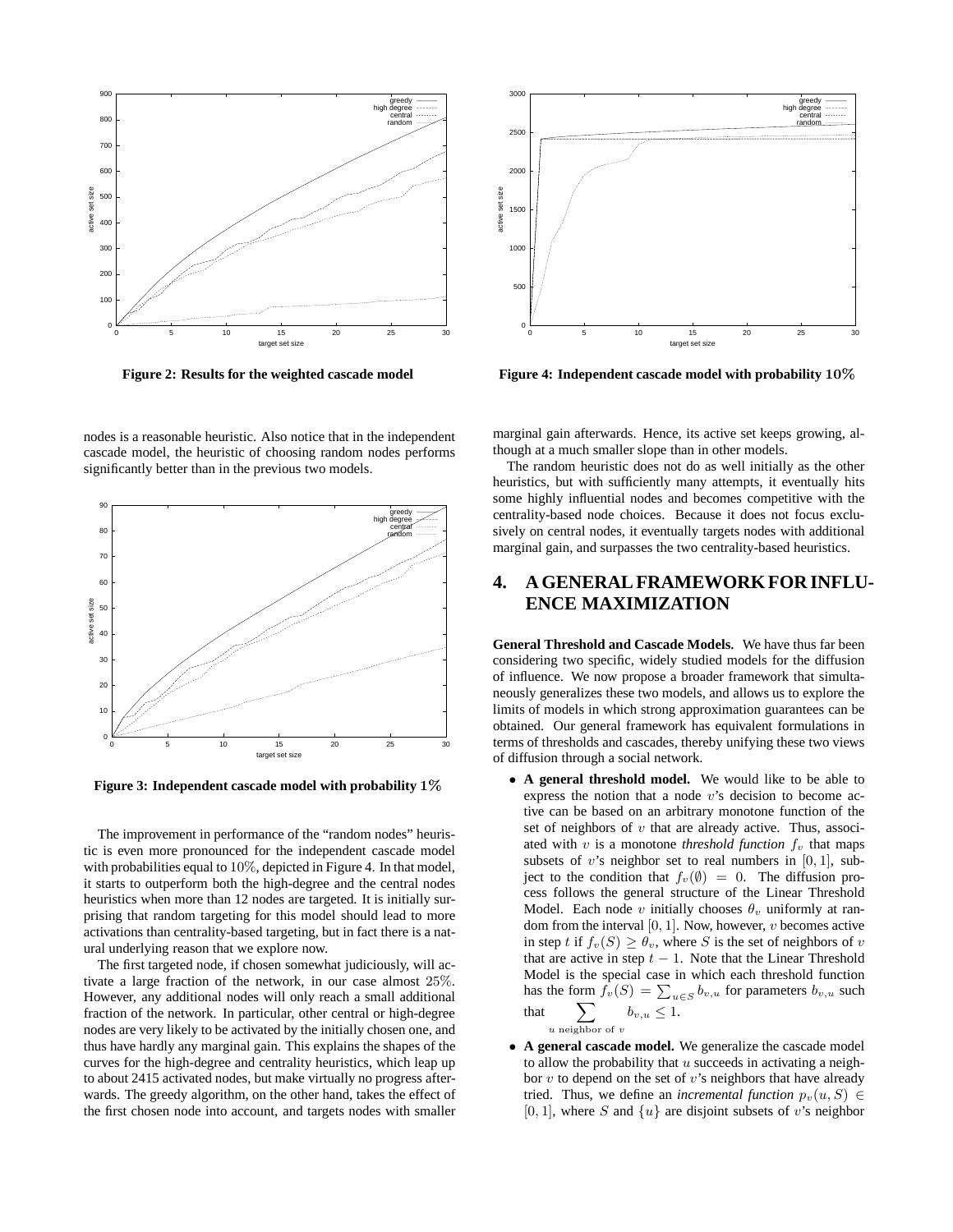set. A general cascade process works by analogy with the independent case: in the general case, when  $u$  attempts to activate v, it succeeds with probability  $p_v(u, S)$ , where S is the set of neighbors that have *already* tried (and failed) to activate v. The Independent Cascade Model is the special case where  $p_v(u, S)$  is a constant  $p_{u,v}$ , independent of S. We will only be interested in cascade models defined by incremental functions that are *order-independent* in the following sense: if neighbors  $u_1, u_2, \ldots, u_\ell$  try to activate v, then the probability that  $v$  is activated at the end of these  $\ell$  attempts does not depend on the order in which the attempts are made.

These two models are equivalent, and we give a method to convert between them. First, consider an instance of the general threshold model with threshold functions  $f_v$ . To define an equivalent cascade model, we need to understand the probability that an additional neighbor  $u$  can activate  $v$ , given that the nodes in a set  $S$ have already tried and failed. If the nodes in S have failed, then node v's threshold  $\theta_v$  must be in the range  $\theta_v \in (f_v(S), 1]$ . However, subject to this constraint, it is uniformly distributed.Thus, the probability that a neighbor  $u \notin S$  succeeds in activating v, given that the nodes in  $S$  have failed, is

$$
p_v(u, S) = \frac{f_v(S \cup \{u\}) - f_v(S)}{1 - f_v(S)}.
$$

It is not difficult to show that the cascade process with these functions is equivalent to the original threshold process.

Conversely, consider a node  $v$  in the cascade model, and a set  $S = \{u_1, \ldots, u_k\}$  of its neighbors. Assume that the nodes in S try to activate v in the order  $u_1, \ldots, u_k$ , and let  $S_i = \{u_1, \ldots, u_i\}.$ Then the probability that  $v$  is not activated by this process is by definition  $\prod_{i=1}^{k} (1 - p_v(u_i, S_{i-1}))$ . Recall that we assumed that the order in which the  $u_i$  try to activate  $v$  does not affect their overall success probability. Hence, this value depends on the set  $S$  only, and we can define  $f_v(S) = 1 - \prod_{i=1}^k (1 - p_v(u_i, S_{i-1}))$ . Analogously, one can show that this instance of the threshold model is equivalent to the original cascade process.

**An Inapproximability Result***.* The general model proposed above includes large families of instances for which the influence function  $\sigma(\cdot)$  is not submodular. Indeed, it may become NP-hard to approximate the optimization problem to within any non-trivial factor.

THEOREM 4.1. *In general, it is NP-hard to approximate the influence maximization problem to within a factor of* n 1−ε *, for any*  $\varepsilon > 0$ .

**Proof.** To prove this result, we reduce from the *Set Cover* problem. We start with the construction from the proof of Theorem 2.4, letting  $u_1, \ldots, u_n$  denote the nodes corresponding to the n elements; i.e.  $u_i$  becomes active when at least one of the nodes corresponding to sets containing  $u_i$  is active. Next, for an arbitrarily large constant c, we add  $N = n^c$  more nodes  $x_1, \ldots, x_N$ ; each  $x_j$ is connected to all of the nodes  $u_i$ , and it becomes active only when *all* of the u<sup>i</sup> are.

If there are at most  $k$  sets that cover all elements, then activating the nodes corresponding to these  $k$  sets will activate all of the nodes  $u_i$ , and thus also all of the  $x_i$ . In total, at least  $N + n + k$  nodes will be active. Conversely, if there is no set cover of size  $k$ , then no targeted set will activate all of the  $u_i$ , and hence none of the  $x_i$ will become active (unless targeted). In particular, fewer than  $n+k$ nodes are active in the end. If an algorithm could approximate the problem within  $n^{1-\epsilon}$  for any  $\epsilon$ , it could distinguish between the cases where  $N + n + k$  nodes are active in the end, and where

fewer than  $n + k$  are. But this would solve the underlying instance of Set Cover, and therefore is impossible assuming  $P \neq NP$ .

Note that our inapproximability result holds in a very simple model, in which each node is "hard-wired" with a fixed threshold.

**Exploring the Boundaries of Approximability***.* Thus, the general threshold and cascade models are too broad to allow for nontrivial approximation guarantees in their full generality. At the same time, we have seen that the greedy algorithm achieves strong guarantees for some of the main special cases in the social networks literature. How far can we extend these approximability results?

We can generalize the proof technique used in Theorems 2.2 and 2.5 to a model that is less general (and also less natural) than the general threshold and cascade models; however, it includes our special cases from Section 2, and every instance of this model will have a submodular influence function. The model is as follows.

• **The Triggering Model.** Each node v independently chooses a random "triggering set"  $T_v$  according to some distribution over subsets of its neighbors. To start the process, we target a set A for initial activation. After this initial iteration, an inactive node  $v$  becomes active in step  $t$  if it has a neighbor in its chosen triggering set  $T_v$  that is active at time  $t - 1$ . (Thus, v's threshold has been replaced by a latent subset of  $T_v$  of neighbors whose behavior *actually* affects  $v$ .)

It is useful to think of the triggering sets in terms of "live" and "blocked" edges: if node u belongs to the triggering set  $T_v$  of v, then we declare the edge  $(u, v)$  to be live, and otherwise we declare it to be blocked. As in the proofs of Theorems 2.2 and 2.5, a node  $v$  is activated in an instance of the Triggering Model if and only if there is a live-edge path from the initially targeted set  $A$  to  $v$ . Following the arguments in these proofs, we obtain the following

THEOREM 4.2. *In every instance of the Triggering Model, the influence function*  $\sigma(\cdot)$  *is submodular.* 

Beyond the Independent Cascade and Linear Threshold, there are other natural special cases of the Triggering Model. One example is the "Only-Listen-Once" Model. Here, each node  $v$  has a parameter  $p_v$  so that the first neighbor of v to be activated causes v to become active with probability  $p_v$ , and all subsequent attempts to activate  $v$  deterministically fail. (In other words,  $v$  only listens to the first neighbor that tries to activate it.) This process has an equivalent formulation in the Triggering Set Model, with an edge distribution defined as follows: for any node  $v$ , the triggering set  $T_v$  is either the entire neighbor set of v (with probability  $p_v$ ), or the empty set otherwise. As a result, the influence function in the Only-Listen-Once Model is also submodular, and we can obtain a  $(1 - 1/e - \varepsilon)$ -approximation here as well.

However, we can show that there exist models with submodular influence functions that do not have equivalent formulations in terms of triggering sets, so it makes sense to seek further models in which submodularity holds.

One tractable special case of the cascade model is based on the natural restriction that the probability of a node  $u$  influencing  $v$  is non-increasing as a function of the set of nodes that have previously tried to influence  $v$ . In terms of the cascade model, this means that  $p_v(u, S) \geq p_v(u, T)$  whenever  $S \subseteq T$ . We say that a process satisfying these conditions is an instance of the *Decreasing Cascade Model*. Although there are natural Decreasing Cascade instances that have no equivalent formulation in terms of triggering sets, we can show by a more intricate analysis that every instance of the Decreasing Cascade Model has a submodular influence function. We will include details of this proof in the full version of the paper.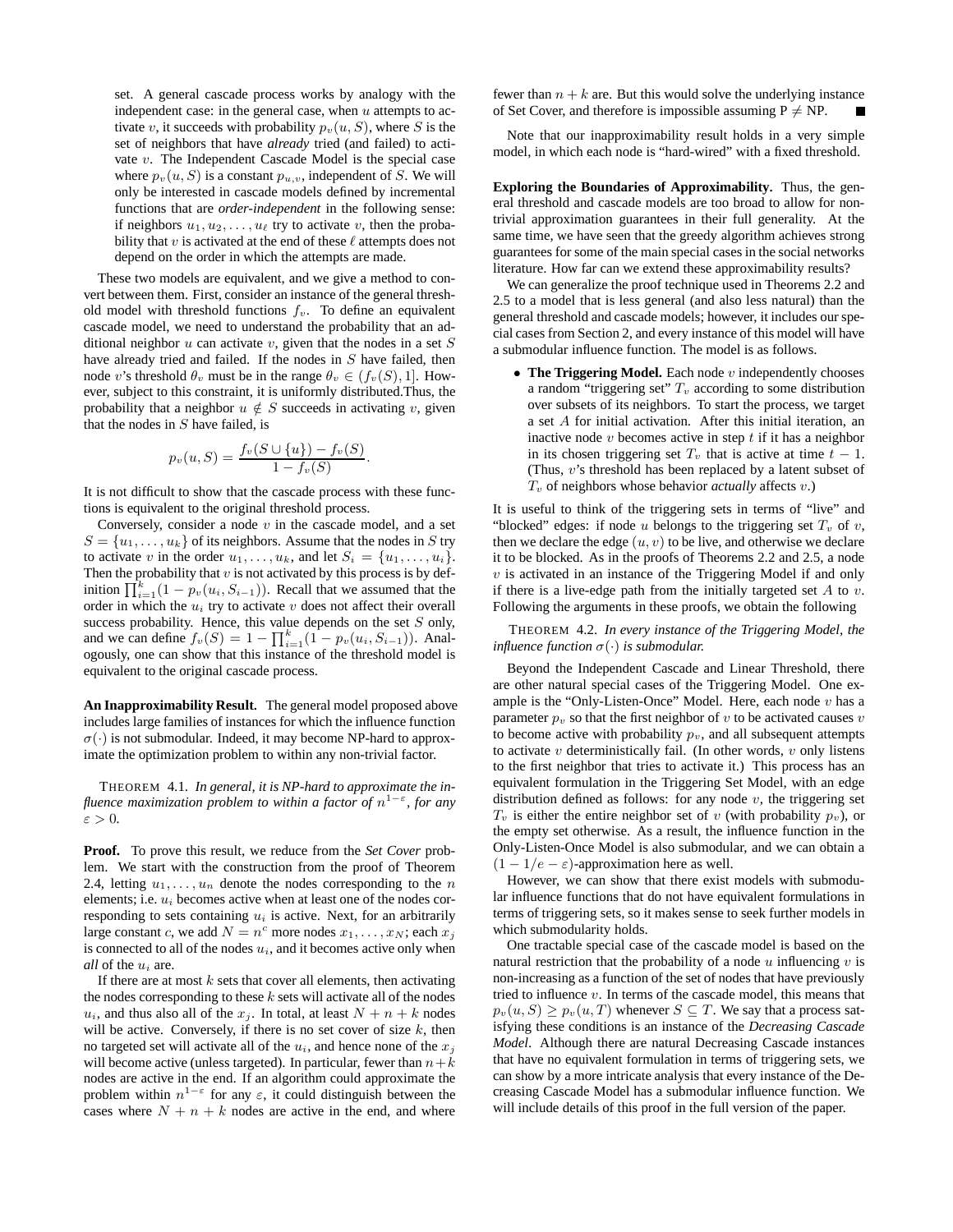**A Conjecture***.* Finally, we state an appealing conjecture that would include all the approximability results above as special cases.

CONJECTURE 4.3. Whenever the threshold functions  $f_v$  at ev*ery node are monotone and submodular, the resulting influence function*  $\sigma(\cdot)$  *is monotone and submodular as well.* 

It is not difficult to show that every instance of the Triggering Model has an equivalent formulation with submodular node thresholds. Every instance of the Decreasing Cascade Model has such an equivalent formulation as well; in fact, the Decreasing Cascade condition stands as a very natural special case of the conjecture, given that it too is based on a type of "diminishing returns." When translated into the language of threshold functions, we find that the Decreasing Cascade condition corresponds to the following natural requirement:

$$
\frac{f_v(S \cup \{u\}) - f_v(S)}{1 - f_v(S)} \ge \frac{f_v(T \cup \{u\}) - f_v(T)}{1 - f_v(T)},
$$

whenever  $S \subseteq T$  and  $u \notin T$ . This is in a sense a "normalized" submodularity" property; it is stronger than submodularity, which would consist of the same inequality on just the numerators. (Note that by monotonicity, the denominator on the left is larger.)

#### **5. NON-PROGRESSIVE PROCESSES**

We have thus far been concerned with the *progressive* case, in which nodes only go from inactivity to activity, but not vice versa. The *non-progressive* case, in which nodes can switch in both directions, can in fact be reduced to the progressive case.

The non-progressive threshold process is analogous to the progressive model, except that at each step  $t$ , each node  $v$  chooses a new value  $\theta_v^{(t)}$  uniformly at random from the interval [0, 1]. Node v will be active in step t if  $f_v(S) \geq \theta_v^{(t)}$ , where S is the set of neighbors of v that are active in step  $t - 1$ .

From the perspective of influence maximization, we can ask the following question. Suppose we have a non-progressive model that is going to run for  $\tau$  steps, and during this process, we are allowed to make up to  $k$  *interventions*: for a particular node  $v$ , at a particular time  $t \leq \tau$ , we can target v for activation at time t. (v itself may quickly de-activate, but we hope to create a large "ripple effect.") Which  $k$  interventions should we perform? Simple examples show that to maximize influence, one should not necessarily perform all  $k$  interventions at time 0; e.g.,  $G$  may not even have  $k$  nodes.

Let  $A$  be a set of  $k$  interventions. The influence of these  $k$  interventions  $\sigma(A)$  is the sum, over all nodes v, of the number of time steps that v is active. The *influence maximization problem* in the non-progressive threshold model is to find the  $k$  interventions with maximum influence.

We can show that the non-progressive influence maximization problem reduces to the progressive case in a different graph. Given a graph  $G = (V, E)$  and a time limit  $\tau$ , we build a layered graph  $G^{\tau}$  on  $\tau \cdot |V|$  nodes: there is a copy  $v_t$  for each node v in G, and each time-step  $t \leq \tau$ . We connect each node in this graph with its neighbors in  $\overline{G}$  indexed by the previous time step.

THEOREM 5.1. *The non-progressive influence maximization problem on G over a time horizon*  $\tau$  *is equivalent to the progressive influence maximization problem on the layered graph* G τ *. Node* v *is active* at *time t in the non-progressive process if and only if*  $v_t$  *is activated in the progressive process.*

Thus, models where we have approximation algorithms for the progressive case carry over. Theorem 5.1 also implies approximation results for certain non-progressive models used by Asavathiratham et al. to model cascading failures in power grids [2, 3].

Note that the non-progressive model discussed here differs from the model of Domingos and Richardson [10, 26] in two ways. We are concerned with the sum over all time steps  $t < \tau$  of the expected number of active nodes at time t, for a *given a time limit*  $\tau$ , while [10, 26] study the limit of this process: the expected number of nodes active at time  $t$  as  $t$  goes to infinity. Further, we consider interventions for a particular node v, at a particular time  $t \leq \tau$ , while the interventions considered by [10, 26] permanently affect the activation probability function of the targeted nodes.

#### **6. GENERAL MARKETING STRATEGIES**

In the formulation of the problem, we have so far assumed that for one unit of budget, we can deterministically target any node  $v$ for activation. This is clearly a highly simplified view. In a more realistic scenario, we may have a number m of different *marketing actions*  $M_i$  available, each of which may affect some subset of nodes by *increasing* their probabilities of becoming active, without necessarily making them active deterministically. The more we spend on any one action the stronger its effect will be; however, different nodes may respond to marketing actions in different ways,

In a general model, we choose *investments*  $x_i$  into marketing actions  $M_i$ , such that the total investments do not exceed the budget. A *marketing strategy* is then an m-dimensional vector x of investments. The probability that node  $v$  will become active is determined by the strategy, and denoted by  $h_v(\mathbf{x})$ . We assume that this function is non-decreasing and satisfies the following "diminishing returns" property for all  $x \ge y$  and  $a \ge 0$  (where we write  $x \ge y$ or  $a \geq 0$  to denote that the inequalities hold in all coordinates):

$$
h_v(\mathbf{x} + \mathbf{a}) - h_v(\mathbf{x}) \leq h_v(\mathbf{y} + \mathbf{a}) - h_v(\mathbf{y}) \tag{1}
$$

Intuitively, Inequality (1) states that any marketing action is more effective when the targeted individual is less "marketing-saturated" at that point.

We are trying to maximize the expected size of the final active set. As a function of the marketing strategy  $x$ , each node  $v$  becomes active independently with probability  $h_v(\mathbf{x})$ , resulting in a (random) set of initial active nodes  $A$ . Given the initial set  $A$ , the expected size of the final active set is  $\sigma(A)$ . The expected revenue of the marketing strategy  $x$  is therefore

$$
g(\mathbf{x}) = \sum_{A \subseteq V} \sigma(A) \cdot \prod_{u \in A} h_u(\mathbf{x}) \cdot \prod_{v \notin A} (1 - h_v(\mathbf{x})).
$$

In order to (approximately) maximize  $q$ , we assume that we can evaluate the function at any point x approximately, and find a direction  $i$  with approximately maximal gradient. Specifically, let  $e_i$ denote the unit vector along the  $i<sup>th</sup>$  coordinate axis, and  $\delta$  be some constant. We assume that there exists some  $\gamma \leq 1$  such that we can find an i with  $g(\mathbf{x} + \delta \cdot \mathbf{e}_i) - g(\mathbf{x}) \geq \gamma \cdot (g(\mathbf{x} + \delta \cdot \mathbf{e}_i) - g(\mathbf{x}))$  for each  $j$ . We divide each unit of the total budget  $k$  into equal parts of size  $\delta$ . Starting with an all-0 investment, we perform an approximate gradient ascent, by repeatedly (a total of  $\frac{k}{\delta}$  times) adding  $\delta$ units of budget to the investment in the action  $M_i$  that approximately maximizes the gradient.

The proof that this algorithm gives a good approximation consists of two steps. First, we show that the function  $g$  we are trying to optimize is non-negative, non-decreasing, and satisfies the "diminishing returns" condition (1). Second, we show that the hillclimbing algorithm gives a constant-factor approximation for any function  $g$  with these properties. The latter part is captured by the following theorem.

THEOREM 6.1. *When the hill-climbing algorithm finishes with strategy* **x**, *it* guarantees that  $g(\mathbf{x}) \geq (1 - e^{-\frac{k \cdot \gamma}{k + \delta \cdot n}}) \cdot g(\hat{\mathbf{x}})$ , where  $\mathbf{\hat{x}}$  *denotes the optimal solution subject to*  $\sum_i \hat{x}_i \leq k$ .